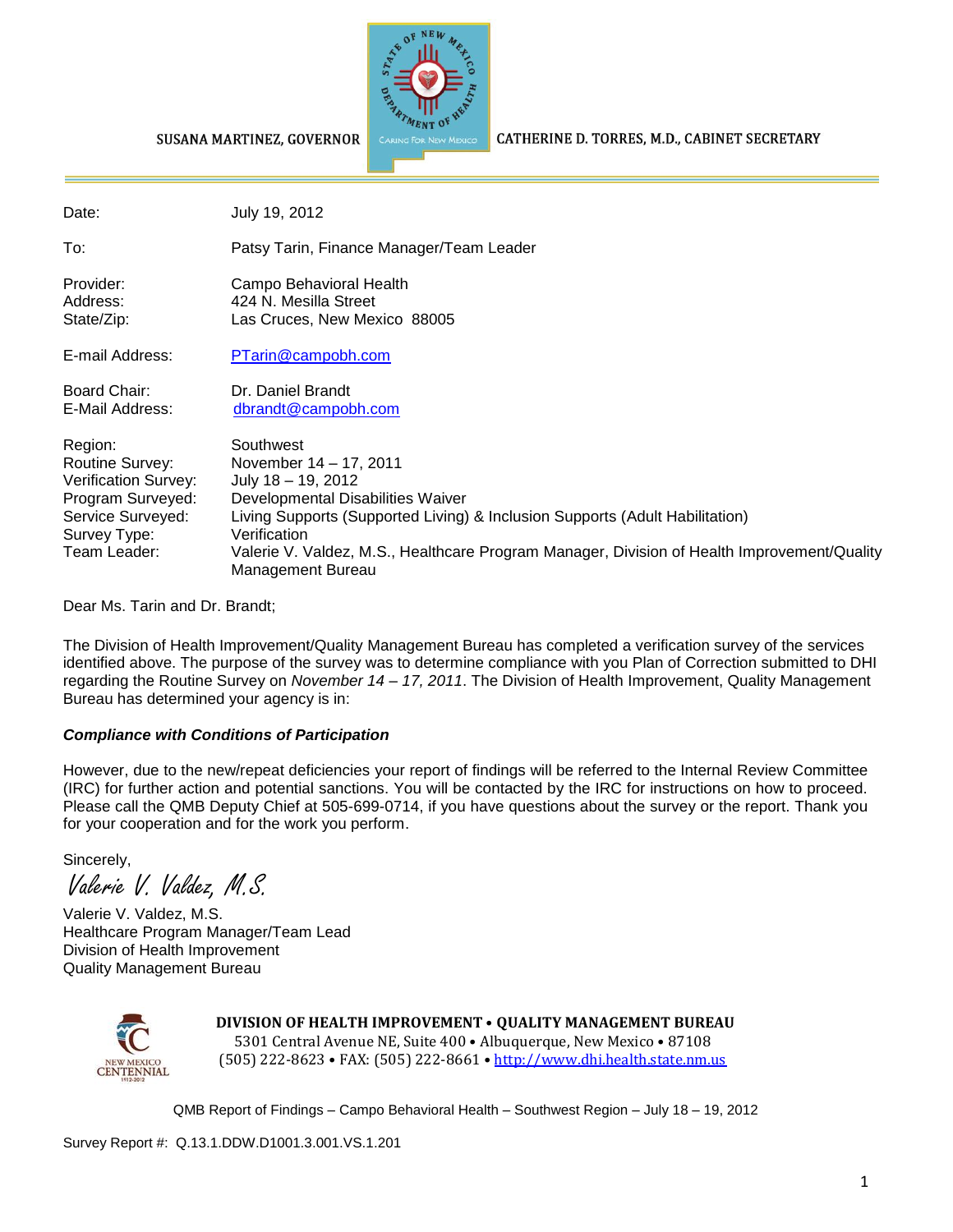| <b>Survey Process Employed:</b>                  |                                                                                                                                                                                                                                                                                                                                                                                                                                                                                                      |                                                                                                                       |  |
|--------------------------------------------------|------------------------------------------------------------------------------------------------------------------------------------------------------------------------------------------------------------------------------------------------------------------------------------------------------------------------------------------------------------------------------------------------------------------------------------------------------------------------------------------------------|-----------------------------------------------------------------------------------------------------------------------|--|
| <b>Entrance Conference Date:</b>                 | July 18, 2012                                                                                                                                                                                                                                                                                                                                                                                                                                                                                        |                                                                                                                       |  |
| Present:                                         |                                                                                                                                                                                                                                                                                                                                                                                                                                                                                                      | <b>Campo Behavioral Health</b><br>Patsy Tarin, Finance Manager/Team Leader                                            |  |
|                                                  | <b>DOH/DHI/QMB</b>                                                                                                                                                                                                                                                                                                                                                                                                                                                                                   | Valerie V. Valdez, M.S., Healthcare Program Manager/Team Lead                                                         |  |
| <b>Exit Conference Date:</b>                     |                                                                                                                                                                                                                                                                                                                                                                                                                                                                                                      | July 19, 2012                                                                                                         |  |
| Present:                                         | <b>Campo Behavioral Health</b><br>Patsy Tarin, Finance Manager/Team Leader (Met and discussed<br>finding with her on 7/18/2012)<br>Randy De La O, Trainer                                                                                                                                                                                                                                                                                                                                            |                                                                                                                       |  |
|                                                  | <b>DOH/DHI/QMB</b>                                                                                                                                                                                                                                                                                                                                                                                                                                                                                   | Valerie V. Valdez, M.S., Healthcare Program Manager/Team Lead                                                         |  |
| <b>Total Homes Visited</b>                       | Number:                                                                                                                                                                                                                                                                                                                                                                                                                                                                                              | $\overline{7}$                                                                                                        |  |
| <b>Supported Homes Visited</b><br>❖              | Number:                                                                                                                                                                                                                                                                                                                                                                                                                                                                                              | 7                                                                                                                     |  |
| <b>Administrative Locations Visited</b>          | Number:                                                                                                                                                                                                                                                                                                                                                                                                                                                                                              | 1                                                                                                                     |  |
| <b>Total Sample Size</b>                         | Number:                                                                                                                                                                                                                                                                                                                                                                                                                                                                                              | 10<br>0 - Jackson Class Members<br>10 - Non-Jackson Class Members<br>10 - Supported Living<br>10 - Adult Habilitation |  |
| Persons Served Records Reviewed                  | Number:                                                                                                                                                                                                                                                                                                                                                                                                                                                                                              | 10                                                                                                                    |  |
| <b>Direct Support Personnel Records Reviewed</b> | Number:                                                                                                                                                                                                                                                                                                                                                                                                                                                                                              | 100                                                                                                                   |  |
| Service Coordinator Records Reviewed             | Number:                                                                                                                                                                                                                                                                                                                                                                                                                                                                                              | 1                                                                                                                     |  |
| <b>Administrative Files Reviewed</b>             | <b>Billing Records</b><br>$\bullet$<br><b>Medical Records</b><br>Incident Management Records<br><b>Personnel Files</b><br><b>Training Records</b><br>Agency Policy and Procedure<br>$\bullet$<br><b>Caregiver Criminal History Screening Records</b><br>$\bullet$<br><b>Employee Abuse Registry</b><br>$\bullet$<br>Human Rights Notes and/or Meeting Minutes<br>$\bullet$<br><b>Evacuation Drills</b><br>Quality Assurance / Improvement Plan<br>QMB Routine Survey Plan of Correction<br>$\bullet$ |                                                                                                                       |  |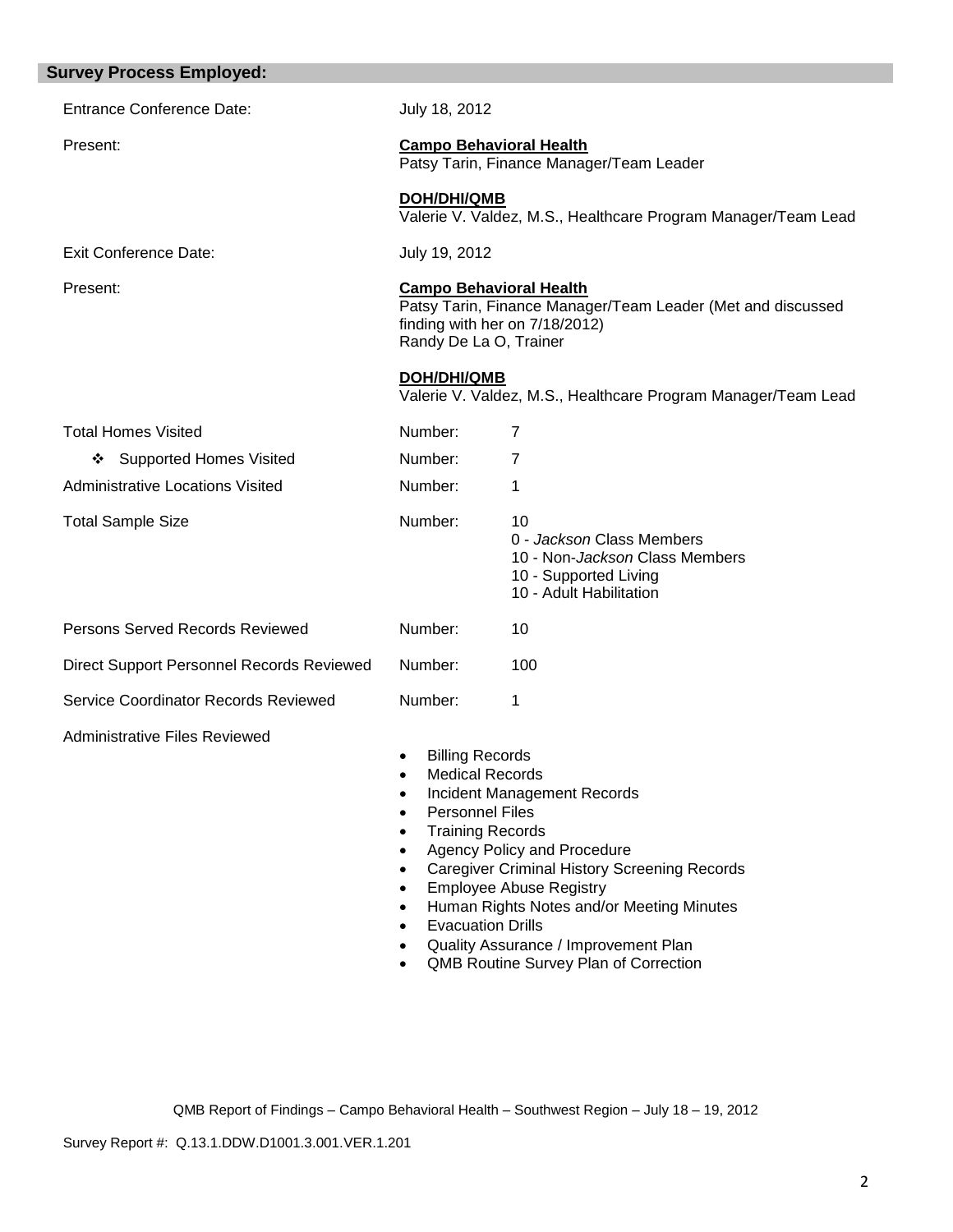- 
- CC: Distribution List: DOH Division of Health Improvement
	- DOH Developmental Disabilities Supports Division
	- DOH Office of Internal Audit
	- HSD Medical Assistance Division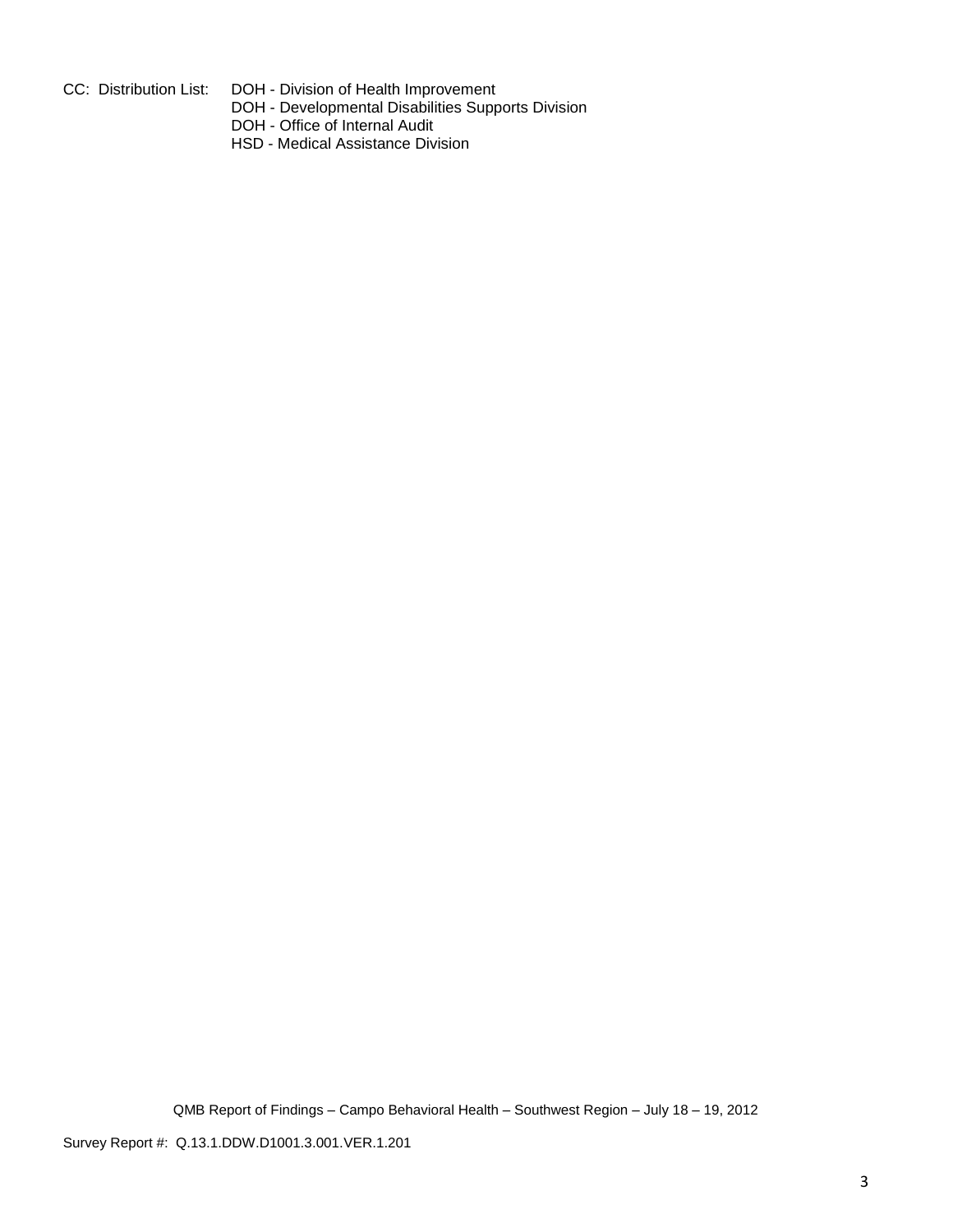### **QMB Determinations of Compliance**

## "Compliance with Conditions of Participation"

The QMB determination of "Compliance with Conditions of Participation," indicates that a provider is in compliance with all 'Conditions of Participation,' (CoP) but may have standard level deficiencies (deficiencies which are not at the condition level) out of compliance. The agency has obtained a level of compliance such that there is a minimal potential for harm to individuals' health and safety. To qualify for a determination of Compliance with Conditions of Participation, the provider must be in compliance with *all* Conditions of Participation.

# "Partial-Compliance with Conditions of Participation"

The QMB determination of "Partial-Compliance with Conditions of Participation" indicates that a provider is out of compliance with one (1) to three (3) 'Conditions of Participation.' This partialcompliance, if not corrected, may result in a serious negative outcome or the potential for more than minimal harm to individuals' health and safety. The Agency may also have standard level deficiencies (deficiencies which are not at the condition level).

Providers receiving a repeat determination of 'Partial-Compliance' for repeat deficiencies of CoPs may be referred by the Quality Management Bureau to the Internal Review Committee (IRC) for consideration of remedies and possible actions.

## "Non-Compliant with Conditions of Participation":

The QMB determination of "Non-Compliance with Conditions of Participation," indicates a provider is significantly out of compliance with Conditions of Participation and/or has:

- Four (4) Conditions of Participation out of compliance.
- Multiple findings of widespread non-compliance with any standard or regulation with a significant potential for more than minimal harm.
- Any finding of actual harm or Immediate Jeopardy.

The Agency may also have standard level deficiencies (deficiencies which are not at the condition level).

Providers receiving a repeat determination of 'Non-Compliance' will be referred by Quality Management Bureau to the Internal Review Committee (IRC) for consideration of remedies and possible actions.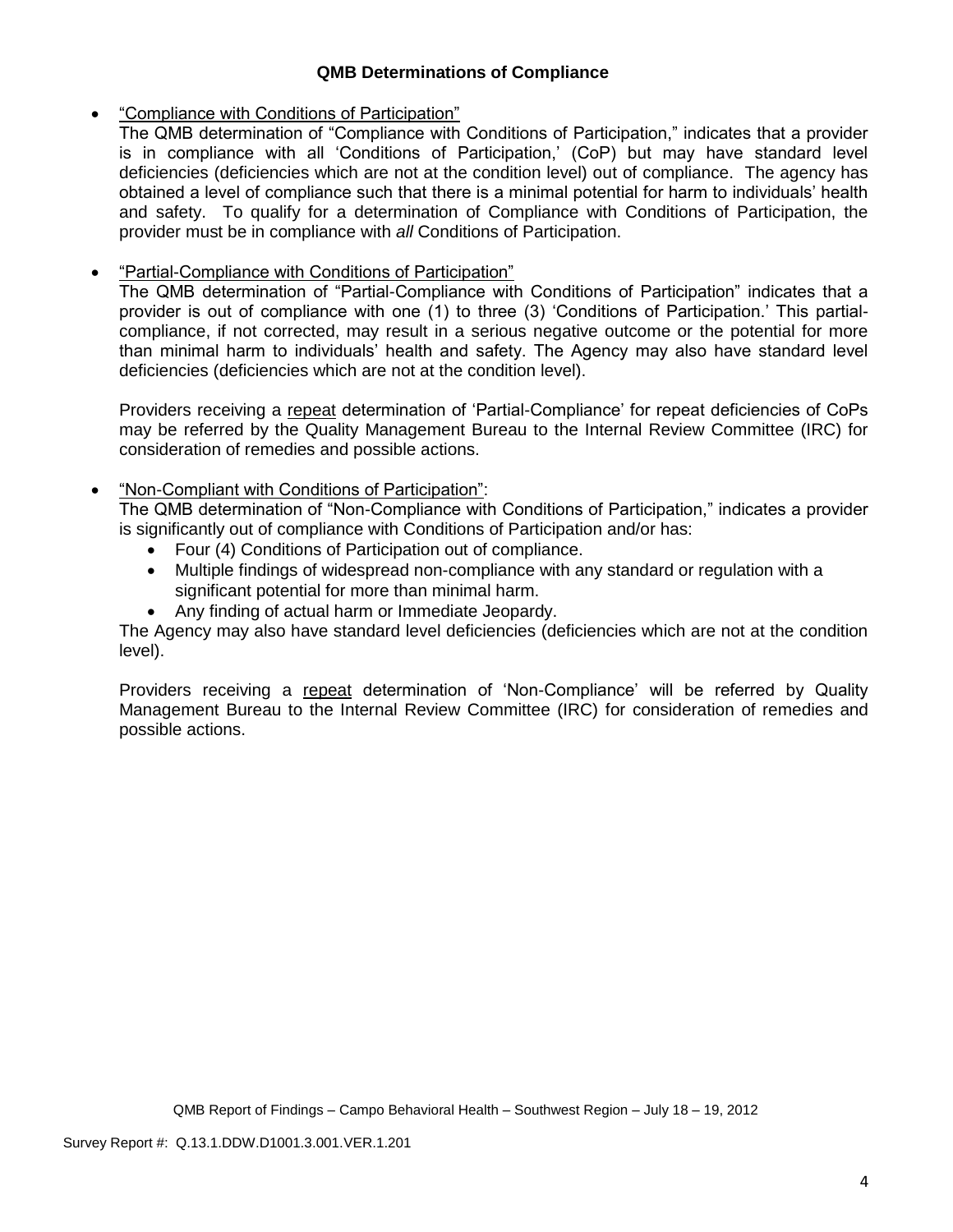#### **Guidelines for the Provider Informal Reconsideration of Finding (IRF) Process**

## **Introduction:**

Throughout the QMB Survey process, surveyors are openly communicating with providers. Open communication means surveyors have clarified issues and/or requested missing information before completing the review through the use of the signed/dated "Document Request," or "administrative Needs," etc. forms. Regardless, there may still be instances where the provider disagrees with a specific finding. Providers may use the following process to informally dispute a finding.

# **Instructions:**

- 1. The Informal Reconsideration of the Finding (IRF) request must be in writing to the QMB Deputy Bureau Chief **within 10 business days** of receipt of the final Report of Findings.
- 2. The written request for an IRF *must* be completed on the QMB Request for Informal Reconsideration of Finding form available on the QMB website:<http://dhi.health.state.nm.us/qmb>
- 3. The written request for an IRF must specify in detail the request for reconsideration and why the finding is inaccurate.
- 4. The IRF request must include all supporting documentation or evidence.
- 5. If you have questions about the IRC process, email the IRF Chairperson, Scott Good at [scott.good@state.nm.us](mailto:scott.good@state.nm.us) for assistance.

## **The following limitations apply to the IRF process:**

- The request for an IRF and all supporting evidence must be received within 10 business days.
- Findings based on evidence requested during the survey and not provided may not be subject to reconsideration.
- The supporting documentation must be new evidence not previously reviewed or requested by the survey team.
- Providers must continue to complete their Plan of Correction during the IRF process
- Providers may not request an IRF to challenge the sampling methodology.
- Providers may not request an IRF based on disagreement with the nature of the standard or regulation.
- Providers may not request an IRF to challenge the team composition.
- Providers may not request an IRF to challenge the DHI/QMB determination of compliance or the length of their DDSD provider contract.

A Provider forfeits the right to an IRF if the request is not made within 10 business days of receiving the report and/or does not include all supporting documentation or evidence to show compliance with the standards and regulations.

The IRF Committee will review the request, the Provider will be notified in writing of the ruling; no face-toface meeting will be conducted.

When a Provider requests that a finding be reconsidered, it does not stop or delay the Plan of Correction process. **Providers must continue to complete the Plan of Correction, including the finding in dispute regardless of the IRF status.** If a finding is removed or modified, it will be noted and removed or modified from the Report of Findings. It should be noted that in some cases a Plan of Correction may be completed prior to the IRF process being completed. The provider will be notified in writing on the decisions of the IRF committee.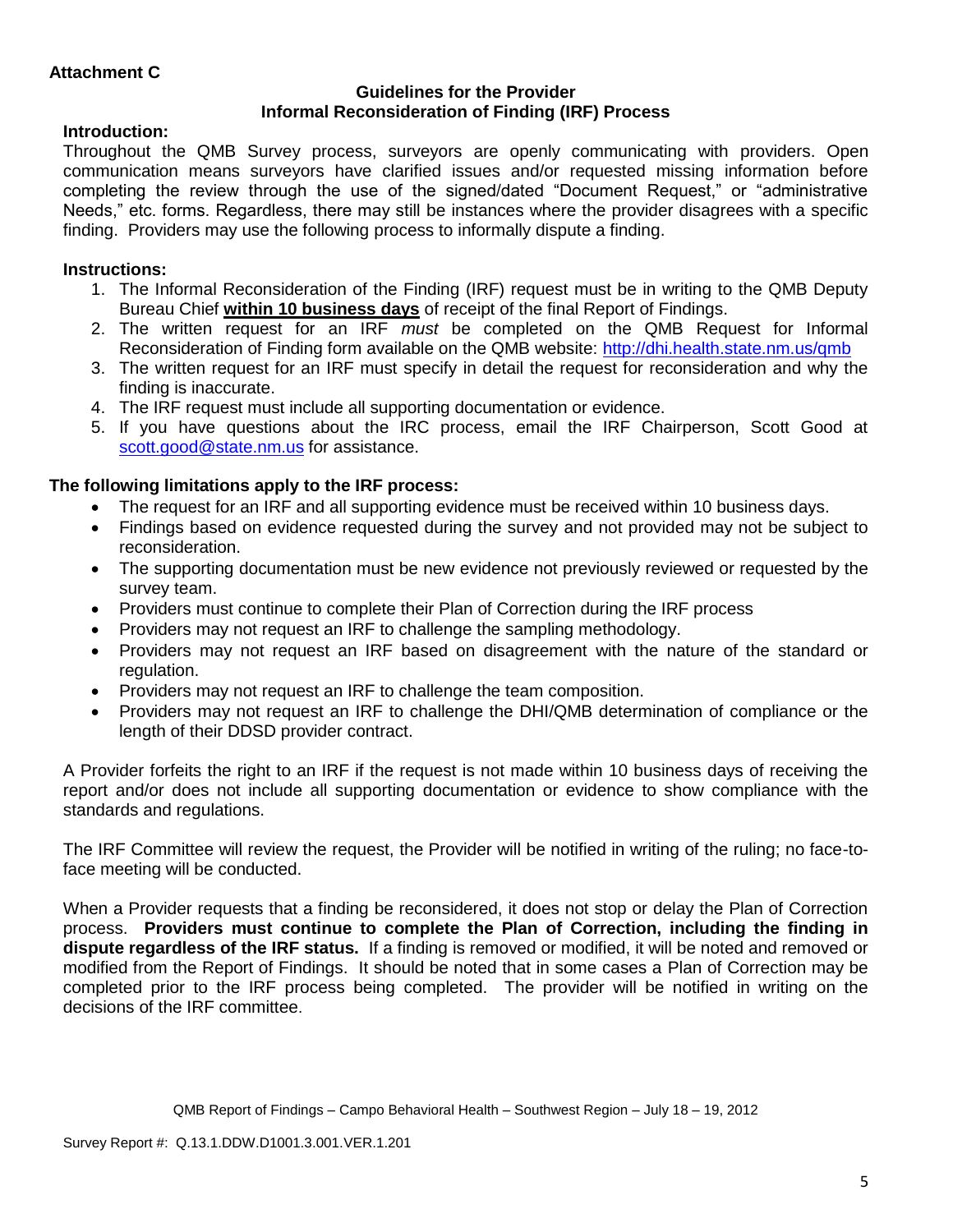| Agency:                     | <b>Campo Behavioral Health - Southwest Region</b>                            |
|-----------------------------|------------------------------------------------------------------------------|
| Program:                    | Developmental Disabilities Waiver                                            |
| Service:                    | Living Supports (Supported Living) & Inclusion Supports (Adult Habilitation) |
| Monitoring Type:            | <b>Verification Survey</b>                                                   |
| <b>Routine Survey:</b>      | November 14 – 17, 2011                                                       |
| <b>Verification Survey:</b> | July 18 – 19, 2012                                                           |

| <b>Standard of Care</b>                                                                                                                          | November 14 - 17, 2011 Deficiencies                                                                                                                        | July 18 - 19, 2012 Deficiencies<br>Verification Survey - New and Repeat<br><b>Deficiencies</b>                                       |
|--------------------------------------------------------------------------------------------------------------------------------------------------|------------------------------------------------------------------------------------------------------------------------------------------------------------|--------------------------------------------------------------------------------------------------------------------------------------|
|                                                                                                                                                  | <b>CMS Assurance – Qualified Providers –</b> The State monitors non-licensed/non-certified providers to assure adherence to waiver                         |                                                                                                                                      |
|                                                                                                                                                  | requirements. The State implements its policies and procedures for verifying that provider training is conducted in accordance with                        |                                                                                                                                      |
| State requirements and the approved waiver.                                                                                                      |                                                                                                                                                            |                                                                                                                                      |
| Tag #1A26 Consolidated On-line                                                                                                                   | <b>Condition of Participation Level Deficiency</b>                                                                                                         | <b>Standard Level Deficiency</b>                                                                                                     |
| <b>Registry/Employee Abuse Registry</b>                                                                                                          |                                                                                                                                                            |                                                                                                                                      |
| NMAC 7.1.12.8 REGISTRY ESTABLISHED;<br>PROVIDER INQUIRY REQUIRED: Upon the                                                                       | After an analysis of the evidence it has been<br>determined there is a significant potential for a                                                         | <b>New &amp; Repeat Findings:</b>                                                                                                    |
| effective date of this rule, the department has<br>established and maintains an accurate and                                                     | negative outcome to occur.                                                                                                                                 | Based on record review, the Agency failed to maintain<br>documentation in the employee's personnel records                           |
| complete electronic registry that contains the<br>name, date of birth, address, social security<br>number, and other appropriate identifying     | Based on record review, the Agency failed to maintain<br>documentation in the employee's personnel records<br>that evidenced inquiry to the Employee Abuse | that evidenced inquiry to the Employee Abuse Registry<br>prior to employment for 3 of 101 Agency Personnel.                          |
| information of all persons who, while employed<br>by a provider, have been determined by the<br>department, as a result of an investigation of a | Registry prior to employment for 27 of 107 Agency<br>Personnel.                                                                                            | The following Agency Personnel records<br>contained evidence that indicated the Employee<br>Abuse Registry was completed after hire: |
| complaint, to have engaged in a substantiated<br>registry-referred incident of abuse, neglect or<br>exploitation of a person receiving care or   | The following Agency personnel records<br>contained no evidence of the Employee Abuse<br><b>Registry being completed:</b>                                  | <b>Direct Support Personnel (DSP):</b>                                                                                               |
| services from a provider. Additions and updates<br>to the registry shall be posted no later than two                                             | <b>Direct Support Personnel (DSP):</b>                                                                                                                     | • #152 - Date of hire 6/1/2012, completed 6/4/2012.                                                                                  |
| (2) business days following receipt. Only<br>department staff designated by the custodian<br>may access, maintain and update the data in the     | • #47 - Date of hire $10/11/2011$                                                                                                                          | $\bullet$ #172 – Date of hire 6/5/2012, completed<br>6/13/2012.                                                                      |
| registry.<br>Provider requirement to inquire of<br>А.                                                                                            | • #57 – Date of hire $6/15/2011$                                                                                                                           | $\bullet$ #175 – Date of hire 11/14/2011, completed<br>11/21/2011.                                                                   |
| registry. A provider, prior to employing or<br>contracting with an employee, shall inquire of                                                    | • #66 - Date of hire $8/3/2011$                                                                                                                            |                                                                                                                                      |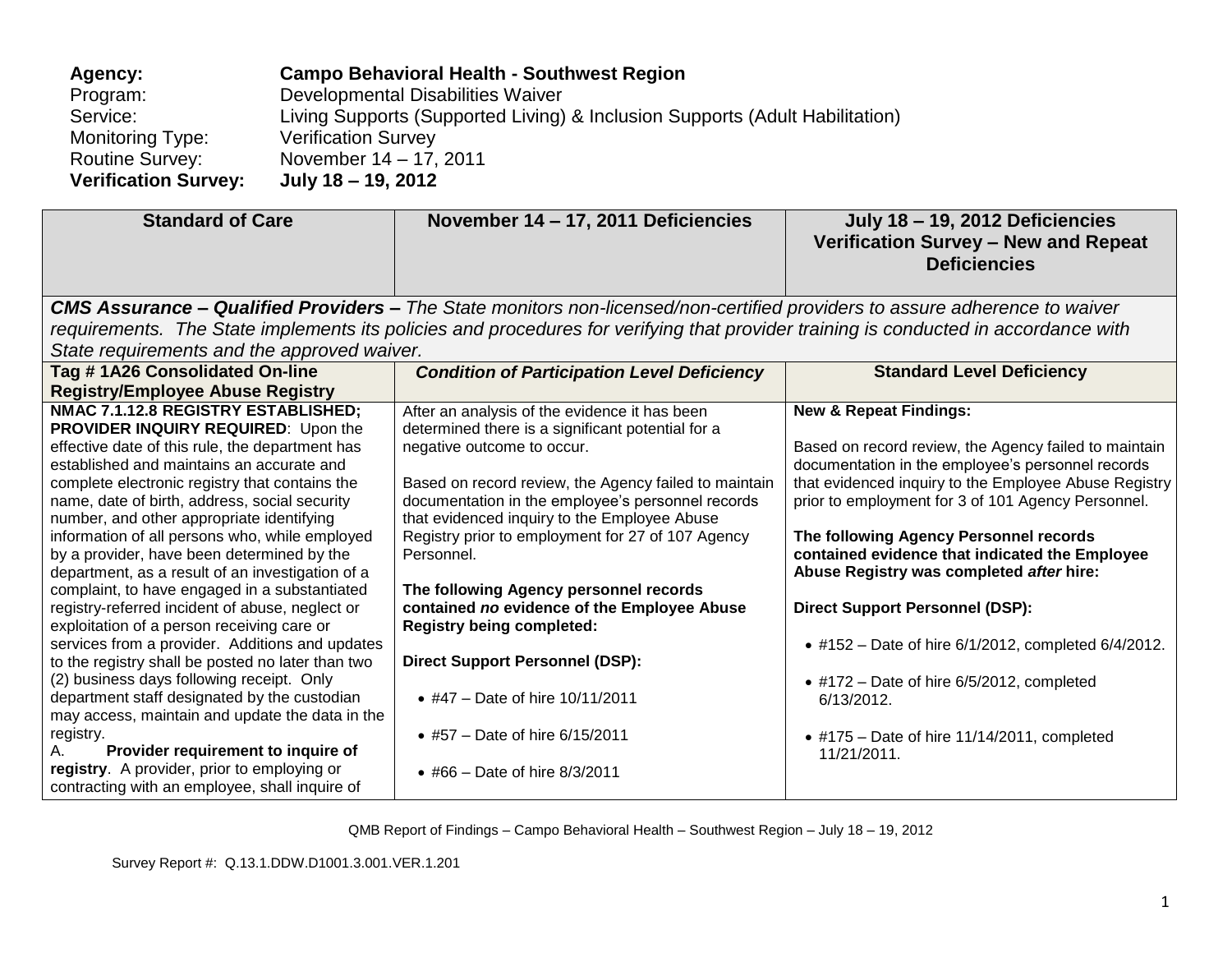| the registry whether the individual under                                                    | • #88 - Date of hire 9/12/2006                                  |  |
|----------------------------------------------------------------------------------------------|-----------------------------------------------------------------|--|
| consideration for employment or contracting is<br>listed on the registry.                    | • #138 - Date of hire 10/11/2011                                |  |
| Prohibited employment. A provider<br>В.                                                      |                                                                 |  |
| may not employ or contract with an individual to                                             | • #142 - Date of hire 9/19/2011                                 |  |
| be an employee if the individual is listed on the                                            |                                                                 |  |
| registry as having a substantiated registry-                                                 | • #144 – Date of hire $8/4/2010$                                |  |
| referred incident of abuse, neglect or                                                       |                                                                 |  |
| exploitation of a person receiving care or                                                   | <b>Service Coordination Personnel (SC):</b>                     |  |
| services from a provider.                                                                    |                                                                 |  |
| Documentation of inquiry to registry.<br>D.                                                  | • #145 - Date of hire 2/14/2008                                 |  |
| The provider shall maintain documentation in the                                             |                                                                 |  |
| employee's personnel or employment records                                                   | • #146 - Date of hire 7/12/2010                                 |  |
| that evidences the fact that the provider made                                               |                                                                 |  |
| an inquiry to the registry concerning that                                                   | The following Agency Personnel records                          |  |
| employee prior to employment. Such                                                           | contained evidence that indicated the Employee                  |  |
| documentation must include evidence, based on                                                | Abuse Registry was completed after hire:                        |  |
| the response to such inquiry received from the                                               |                                                                 |  |
| custodian by the provider, that the employee<br>was not listed on the registry as having a   | <b>Direct Support Personnel (DSP):</b>                          |  |
| substantiated registry-referred incident of abuse,                                           |                                                                 |  |
| neglect or exploitation.                                                                     | $\bullet$ #40 - Date of hire 3/17/2011, completed               |  |
| Documentation for other staff. With<br>Е.                                                    | 4/4/2011.                                                       |  |
| respect to all employed or contracted individuals                                            |                                                                 |  |
| providing direct care who are licensed health                                                | $\bullet$ #51 - Date of hire 9/19/2011, completed               |  |
| care professionals or certified nurse aides, the                                             | 10/18/2011.                                                     |  |
| provider shall maintain documentation reflecting                                             |                                                                 |  |
| the individual's current licensure as a health                                               | $\bullet$ #52 - Date of hire 3/31/2011, completed               |  |
| care professional or current certification as a                                              | 4/28/2011.                                                      |  |
| nurse aide.                                                                                  |                                                                 |  |
| F.<br><b>Consequences of noncompliance.</b>                                                  | $\bullet$ #55 - Date of hire 1/20/2011, completed<br>1/25/2011. |  |
| The department or other governmental agency                                                  |                                                                 |  |
| having regulatory enforcement authority over a                                               | $\bullet$ #58 - Date of hire 10/11/2011, completed              |  |
| provider may sanction a provider in accordance                                               | 10/18/2011.                                                     |  |
| with applicable law if the provider fails to make                                            |                                                                 |  |
| an appropriate and timely inquiry of the registry,                                           | • #63- Date of hire 3/17/2011, completed 4/4/2011.              |  |
| or fails to maintain evidence of such inquiry, in                                            |                                                                 |  |
| connection with the hiring or contracting of an                                              | $\bullet$ #65 - Date of hire 9/19/2011, completed               |  |
| employee; or for employing or contracting any                                                | 10/18/2011.                                                     |  |
| person to work as an employee who is listed on<br>the registry. Such sanctions may include a |                                                                 |  |
|                                                                                              |                                                                 |  |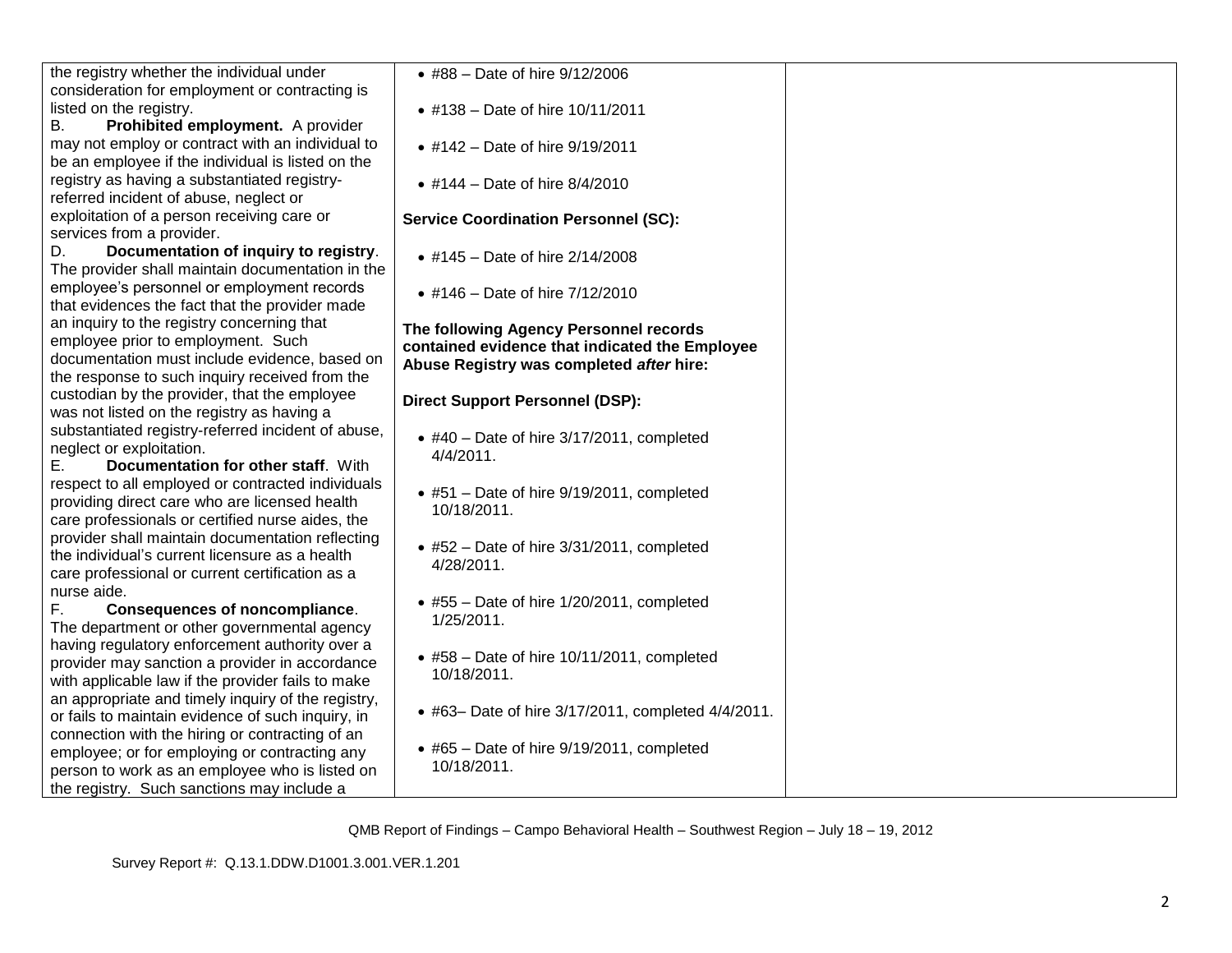| directed plan of correction, civil monetary<br>penalty not to exceed five thousand dollars<br>(\$5000) per instance, or termination or non-<br>renewal of any contract with the department or<br>other governmental agency.<br>Developmental Disabilities (DD) Waiver Service<br>Standards effective 4/1/2007<br><b>Chapter 1.IV. General Provider</b><br>Requirements. D. Criminal History<br>Screening: All personnel shall be screened by<br>the Provider Agency in regard to the employee's<br>qualifications, references, and employment<br>history, prior to employment. All Provider<br>Agencies shall comply with the Criminal Records<br>Screening for Caregivers 7.1.12 NMAC and<br>Employee Abuse Registry 7.1.12 NMAC as<br>required by the Department of Health, Division<br>of Health Improvement. | • #83 - Date of hire 3/17/2011, completed<br>$4/4/2011$ .<br>$\bullet$ #84 - Date of hire 6/23/2011, completed<br>7/8/2011.<br>• #99 - Date of hire 6/5/2007, completed<br>7/13/2007.<br>$\bullet$ #101 – Date of hire 6/15/2011, completed<br>7/8/2011.<br>$\bullet$ #125 – Date of hire 3/17/2011, completed<br>4/4/2011.<br>$\bullet$ #126 – Date of hire 3/17/2011, completed<br>4/4/2011.<br>$\bullet$ #127 – Date of hire 7/6/2011, completed<br>7/22/2011.<br>$\bullet$ #131 - Date of hire 6/23/2011, completed<br>7/8/2011.<br>$\bullet$ #135 - Date of hire 9/29/2011, completed<br>10/18/2011.<br>$\bullet$ #136 – Date of hire 9/29/2011, completed<br>10/18/2011.<br>$\bullet$ #140 – Date of hire 9/13/2011, completed<br>10/18/2011. |  |
|------------------------------------------------------------------------------------------------------------------------------------------------------------------------------------------------------------------------------------------------------------------------------------------------------------------------------------------------------------------------------------------------------------------------------------------------------------------------------------------------------------------------------------------------------------------------------------------------------------------------------------------------------------------------------------------------------------------------------------------------------------------------------------------------------------------|-----------------------------------------------------------------------------------------------------------------------------------------------------------------------------------------------------------------------------------------------------------------------------------------------------------------------------------------------------------------------------------------------------------------------------------------------------------------------------------------------------------------------------------------------------------------------------------------------------------------------------------------------------------------------------------------------------------------------------------------------------|--|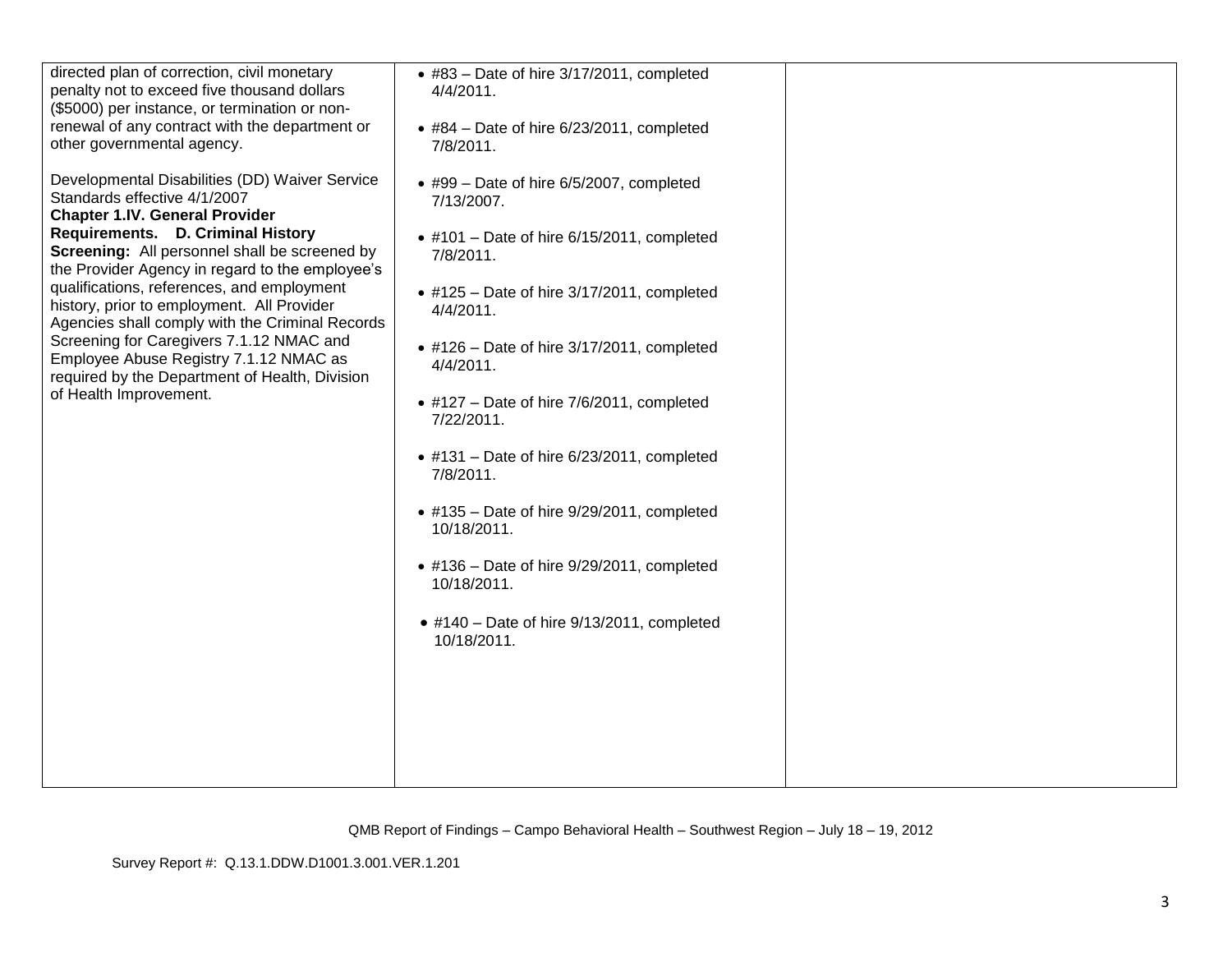| <b>Standard of Care</b>                                                                                                                                                                                                                                                                                                                                                                                                                                                                                                                                                                                                                                                                                                                                                                                                                                                                                                                                                                                                                                                                                                                                                                                                                                                                       | November 14 - 17, 2012 Deficiencies                                                                                                                                                                                                                                                                                                                                                                                                                                                                                                                                                                                                                                                                                                                                                                                                                                                                                                                                                                                                                                                                                                                                             | July 18 - 19, 2012 Deficiencies<br>Verification Survey - New and Repeat<br><b>Deficiencies</b>                                                                                                                                                                                                                                                                                                                                                                                                                                                                                      |  |
|-----------------------------------------------------------------------------------------------------------------------------------------------------------------------------------------------------------------------------------------------------------------------------------------------------------------------------------------------------------------------------------------------------------------------------------------------------------------------------------------------------------------------------------------------------------------------------------------------------------------------------------------------------------------------------------------------------------------------------------------------------------------------------------------------------------------------------------------------------------------------------------------------------------------------------------------------------------------------------------------------------------------------------------------------------------------------------------------------------------------------------------------------------------------------------------------------------------------------------------------------------------------------------------------------|---------------------------------------------------------------------------------------------------------------------------------------------------------------------------------------------------------------------------------------------------------------------------------------------------------------------------------------------------------------------------------------------------------------------------------------------------------------------------------------------------------------------------------------------------------------------------------------------------------------------------------------------------------------------------------------------------------------------------------------------------------------------------------------------------------------------------------------------------------------------------------------------------------------------------------------------------------------------------------------------------------------------------------------------------------------------------------------------------------------------------------------------------------------------------------|-------------------------------------------------------------------------------------------------------------------------------------------------------------------------------------------------------------------------------------------------------------------------------------------------------------------------------------------------------------------------------------------------------------------------------------------------------------------------------------------------------------------------------------------------------------------------------------|--|
| CMS Assurance - Health and Welfare - The state, on an ongoing basis, identifies, addresses and seeks to prevent occurrences of<br>abuse, neglect and exploitation. Individuals shall be afforded their basic human rights. The provider supports individuals to access<br>needed healthcare services in a timely manner.                                                                                                                                                                                                                                                                                                                                                                                                                                                                                                                                                                                                                                                                                                                                                                                                                                                                                                                                                                      |                                                                                                                                                                                                                                                                                                                                                                                                                                                                                                                                                                                                                                                                                                                                                                                                                                                                                                                                                                                                                                                                                                                                                                                 |                                                                                                                                                                                                                                                                                                                                                                                                                                                                                                                                                                                     |  |
| Tag # 1A27 Incident Mgt Late & Failure<br>to Report                                                                                                                                                                                                                                                                                                                                                                                                                                                                                                                                                                                                                                                                                                                                                                                                                                                                                                                                                                                                                                                                                                                                                                                                                                           | <b>Standard Level Deficiency</b>                                                                                                                                                                                                                                                                                                                                                                                                                                                                                                                                                                                                                                                                                                                                                                                                                                                                                                                                                                                                                                                                                                                                                | <b>Standard Level Deficiency</b>                                                                                                                                                                                                                                                                                                                                                                                                                                                                                                                                                    |  |
| <b>7.1.13.9 INCIDENT MANAGEMENT SYSTEM</b><br><b>REPORTING REQUIREMENTS FOR</b><br><b>COMMUNITY BASED SERVICE</b><br><b>PROVIDERS:</b><br>A. Duty To Report:<br>(1) All community based service providers shall<br>immediately report abuse, neglect or<br>misappropriation of property to the adult<br>protective services division.<br>(2) All community based service providers shall<br>report to the division within twenty four (24)<br>hours: abuse, neglect, or misappropriation of<br>property, unexpected and natural/expected<br>deaths; and other reportable incidents<br>to include:<br>(a) an environmental hazardous condition,<br>which creates an immediate threat to life or<br>health; or<br>(b) admission to a hospital or psychiatric facility<br>or the provision of emergency services that<br>results in medical care which is unanticipated<br>or unscheduled for the consumer and which<br>would not routinely be provided by a<br>community based service provider.<br>(3) All community based service providers shall<br>ensure that the reporter with direct knowledge<br>of an incident has immediate access to the<br>division incident report form to allow the<br>reporter to respond to, report, and document<br>incidents in a timely and accurate manner. | Based on the Incident Management Bureau's Late<br>and Failure Reports, the Agency failed to report<br>suspected abuse, neglect, or misappropriation of<br>property, unexpected and natural/expected deaths, or<br>other reportable incidents to the Division of Health<br>Improvement for 9 of 17 individuals.<br>Individual #1<br>• Incident date 4/21/2011. Allegation was Abuse.<br>Incident report was received 6/8/2011. Late<br>Reporting. IMB Late & Failure Report indicated<br>incident of Abuse and Neglect was "Confirmed."<br>Individual #5<br>• Incident date 6/19/2011. Allegation was Neglect.<br>Incident report was received 6/22/2011. Failure to<br>Report. IMB Late & Failure Report indicated<br>incident of Neglect was "Confirmed."<br>• Incident date 8/6/2011. Allegation was Neglect.<br>Incident report was received 8/11/2011. Failure to<br>Report. IMB Late & Failure Report indicated<br>incident of Neglect was "Confirmed."<br>Individual #8<br>• Incident date 11/13/2010. Allegation was Neglect.<br>Incident report was received 11/17/2010. Late<br>Reporting. IMB Late & Failure Report indicated<br>incident of Neglect was "Confirmed." | <b>New &amp; Repeat Findings:</b><br>Based on the Incident Management Bureau's Late<br>and Failure Reports, the Agency failed to report<br>suspected abuse, neglect, or misappropriation of<br>property, unexpected and natural/expected deaths, or<br>other reportable incidents to the Division of Health<br>Improvement for 1 of 10 individuals.<br>Individual #1<br>• Incident date 11/25/2011. Allegation was<br>Exploitation. Incident report was received<br>11/30/2011. Late Reporting. IMB Late & Failure<br>Report indicated incident of Exploitation was<br>"Confirmed." |  |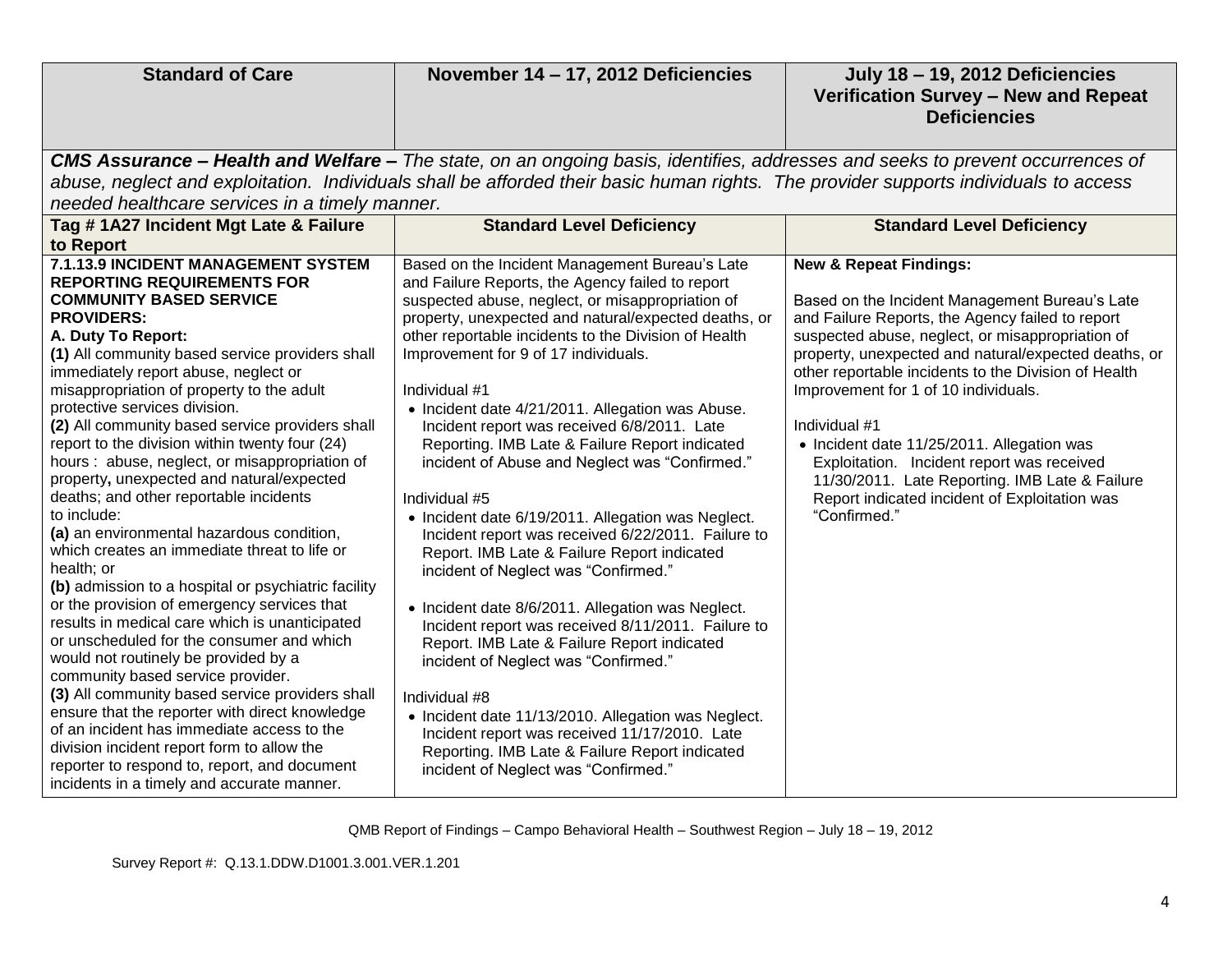| B. Notification: (1) Incident Reporting: Any<br>consumer, employee, family member or legal<br>guardian may report an incident independently<br>or through the community based service<br>provider to the division by telephone call,<br>written correspondence or other forms of<br>communication utilizing the division's incident<br>report form. The incident report form and<br>instructions for the completion and filing are<br>available at the division's website,<br>http://dhi.health.state.nm.us/elibrary/ironline/ir.p<br>hp or may be obtained from the department by<br>calling the toll free number. | Individual #12<br>• Incident date 8/2/2011. Allegation was Neglect.<br>Incident report was received 8/9/2011. Late<br>Reporting. IMB Late & Failure Report indicated<br>incident of Neglect was "Confirmed."<br>Individual #13<br>• Incident date 2/8/2011. Allegation was Abuse,<br>Neglect, Emergency Services, Law Enforcement<br>Involvement. Incident report was received<br>2/10/2011. Failure to Report. IMB Late & Failure<br>Report indicated incident of Neglect was<br>"Confirmed."<br>Individual #14<br>• Incident date 6/7/2011. Allegation was Abuse,<br>Exploitation & Law Enforcement Involvement.<br>Incident report was received 6/8/2011. Failure to<br>Report. IMB Late & Failure Report indicated<br>incident of Neglect & Exploitation was "Confirmed." |  |
|---------------------------------------------------------------------------------------------------------------------------------------------------------------------------------------------------------------------------------------------------------------------------------------------------------------------------------------------------------------------------------------------------------------------------------------------------------------------------------------------------------------------------------------------------------------------------------------------------------------------|-------------------------------------------------------------------------------------------------------------------------------------------------------------------------------------------------------------------------------------------------------------------------------------------------------------------------------------------------------------------------------------------------------------------------------------------------------------------------------------------------------------------------------------------------------------------------------------------------------------------------------------------------------------------------------------------------------------------------------------------------------------------------------|--|
|                                                                                                                                                                                                                                                                                                                                                                                                                                                                                                                                                                                                                     | Individual #15<br>• Incident date 6/18/2011. Allegation was Abuse.<br>Incident report was received 6/22/2011. Late<br>Reporting. IMB Late & Failure Report indicated<br>incident of Neglect was "Confirmed."                                                                                                                                                                                                                                                                                                                                                                                                                                                                                                                                                                  |  |
|                                                                                                                                                                                                                                                                                                                                                                                                                                                                                                                                                                                                                     | Individual #16<br>• Incident date 6/19/2011. Allegation was Abuse.<br>Incident report was received 6/23/2011. Late<br>Reporting. IMB Late & Failure Report indicated<br>incident of Neglect was "Confirmed."                                                                                                                                                                                                                                                                                                                                                                                                                                                                                                                                                                  |  |
|                                                                                                                                                                                                                                                                                                                                                                                                                                                                                                                                                                                                                     | Individual #17<br>• Incident date 6/25/2011. Allegation was Neglect.<br>Incident report was received 7/1/2011. Failure to<br>Report. IMB Late & Failure Report indicated<br>incident of Neglect was "Confirmed."                                                                                                                                                                                                                                                                                                                                                                                                                                                                                                                                                              |  |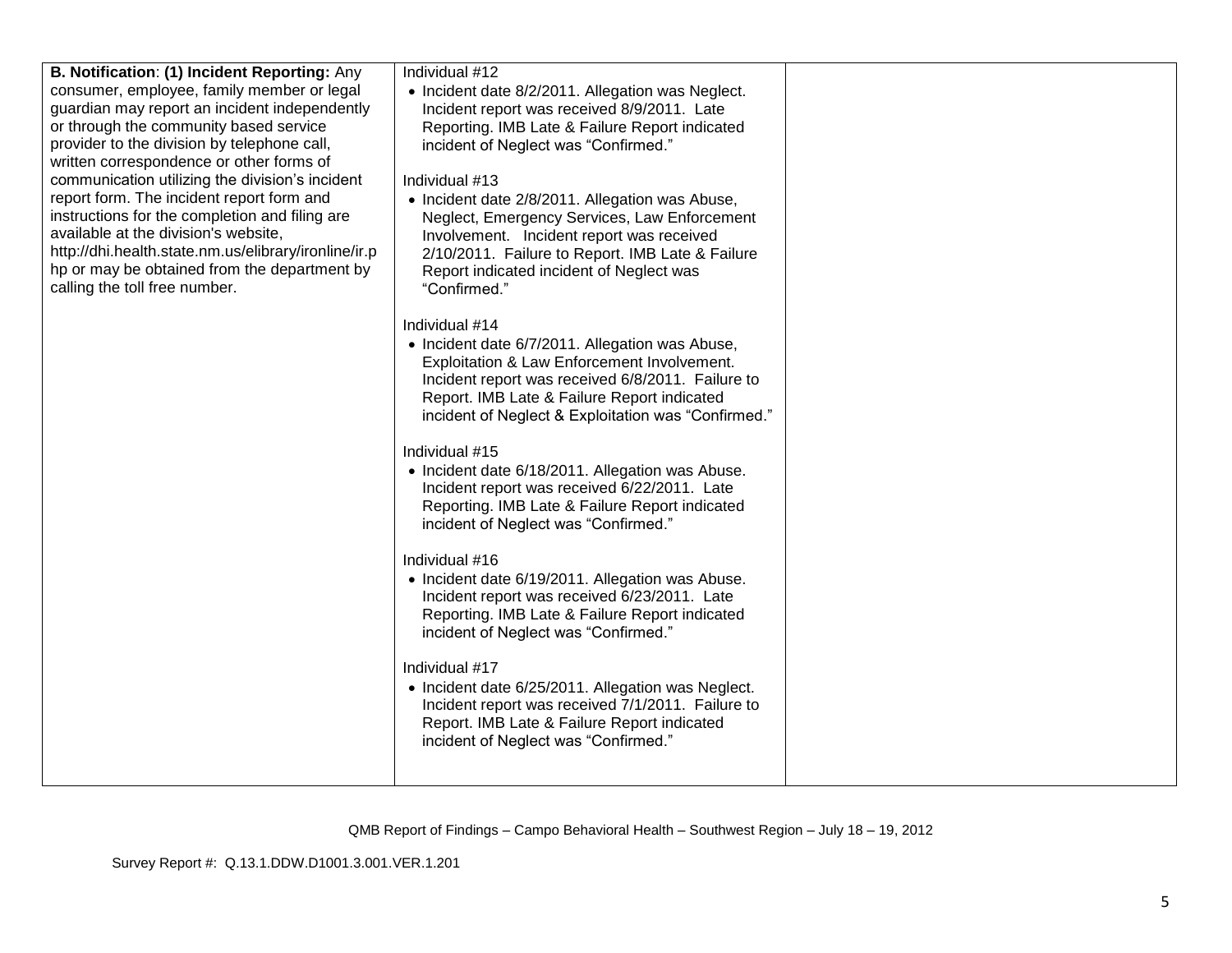| <b>Standard of Care</b>                                                      | November 14 - 17, 2011 Deficiencies                | <b>July 18-19, 2012 Deficiencies</b><br>Verification Survey - New and Repeat<br><b>Deficiencies</b> |
|------------------------------------------------------------------------------|----------------------------------------------------|-----------------------------------------------------------------------------------------------------|
| Tag # 1A08 Agency Case File                                                  | <b>Standard Level Deficiency</b>                   | Completed                                                                                           |
| Tag # 1A32 & 6L14 ISP Implementation                                         | <b>Condition of Participation Level Deficiency</b> | Completed                                                                                           |
| Tag # 5I11 Reporting Requirements<br>(Community Inclusion Quarterly Reports) | <b>Standard Level Deficiency</b>                   | Completed                                                                                           |
| Tag # 6L04 Community Living Scope of<br>Service                              | <b>Standard Level Deficiency</b>                   | Completed                                                                                           |
| Tag # 6L14 Residential Case File                                             | <b>Standard Level Deficiency</b>                   | Completed                                                                                           |
| Tag # 6L17 Reporting Requirements<br>(Community Living Quarterly Reports)    | <b>Standard Level Deficiency</b>                   | Completed                                                                                           |
| Tag # 1A11.1 Transportation Training                                         | <b>Standard Level Deficiency</b>                   | Completed                                                                                           |
| Tag # 1A20 Direct Support Personnel<br>Training                              | <b>Standard Level Deficiency</b>                   | Completed                                                                                           |
| Tag # 1A22 Agency Personnel<br>Competency                                    | <b>Standard Level Deficiency</b>                   | Completed                                                                                           |
| Tag # 1A25 Criminal Caregiver History<br>Screening                           | <b>Condition of Participation Level Deficiency</b> | Completed                                                                                           |
| Tag # 1A28.1 Incident Mgt. System -<br><b>Personnel Training</b>             | <b>Condition of Participation Level Deficiency</b> | Completed                                                                                           |
| Tag # 1A28.2 Incident Mgt. System -<br>Parent/Guardian Training              | <b>Standard Level Deficiency</b>                   | Completed                                                                                           |
| Tag # 1A37 Individual Specific Training                                      | <b>Condition of Participation Level Deficiency</b> | Completed                                                                                           |
| Tag # 1A03 CQI System                                                        | <b>Standard Level Deficiency</b>                   | Completed                                                                                           |
| Tag # 1A05 General Requirements                                              | <b>Standard Level Deficiency</b>                   | Completed                                                                                           |
| Tag # 1A09 Medication Delivery (MAR) -<br><b>Routine Medication</b>          | <b>Condition of Participation Level Deficiency</b> | Completed                                                                                           |
| Tag # 1A09.1 Medication Delivery - PRN<br>Medication                         | <b>Condition of Participation Level Deficiency</b> | Completed                                                                                           |
| Tag # 1A09.2 Medication Delivery - PRN<br>Nurse Approval                     | <b>Condition of Participation Level Deficiency</b> | Completed                                                                                           |
| Tag # 1A15.2 & 5109 - Healthcare<br>Documentation                            | <b>Standard Level Deficiency</b>                   | Completed                                                                                           |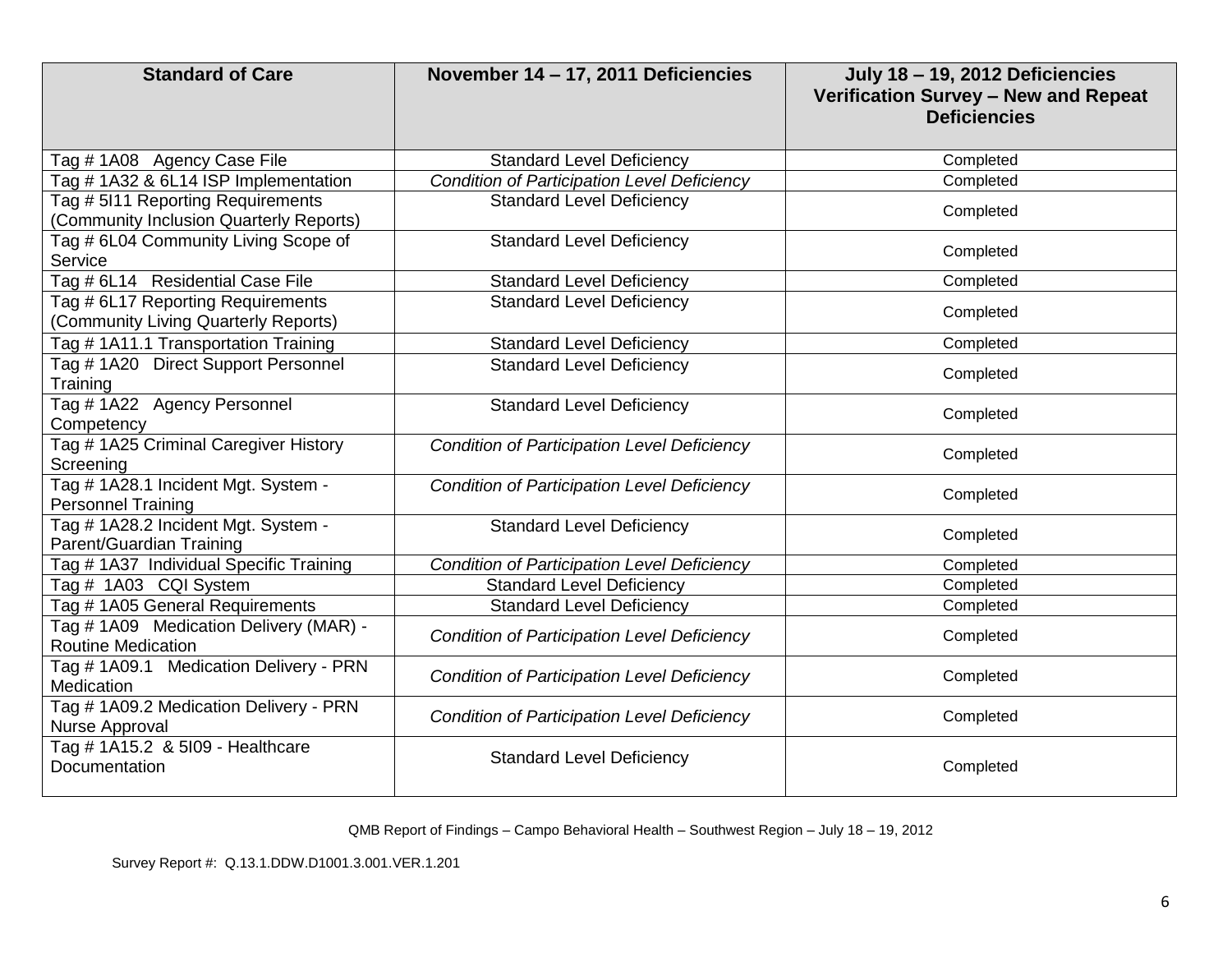| Tag #1A27.2 Duty to Report - IRs Filed<br>During On-Site and/or IRs Not Reported by<br><b>Provider</b> | <b>Standard Level Deficiency</b>                   | Completed |
|--------------------------------------------------------------------------------------------------------|----------------------------------------------------|-----------|
| Tag # 1A29 Complaints / Grievances -<br>Acknowledgement                                                | <b>Standard Level Deficiency</b>                   | Completed |
| Tag # 1A31 Client Rights/Human Rights                                                                  | <b>Condition of Participation Level Deficiency</b> | Completed |
| Tag #1A33 Board of Pharmacy - Med<br>Storage                                                           | <b>Standard Level Deficiency</b>                   | Completed |
| Tag #1A39 Assistive Technology &<br><b>Adaptive Equipment</b>                                          | <b>Standard Level Deficiency</b>                   | Completed |
| Tag # 6L13 Community Living Healthcare<br>Regts.                                                       | <b>Standard Level Deficiency</b>                   | Completed |
| Tag # 6L25 Residential Health & Safety<br>(Supported Living & Family Living)                           | <b>Condition of Participation Level Deficiency</b> | Completed |
| Tag # 5144 Adult Habilitation<br>Reimbursement                                                         | <b>Standard Level Deficiency</b>                   | Completed |